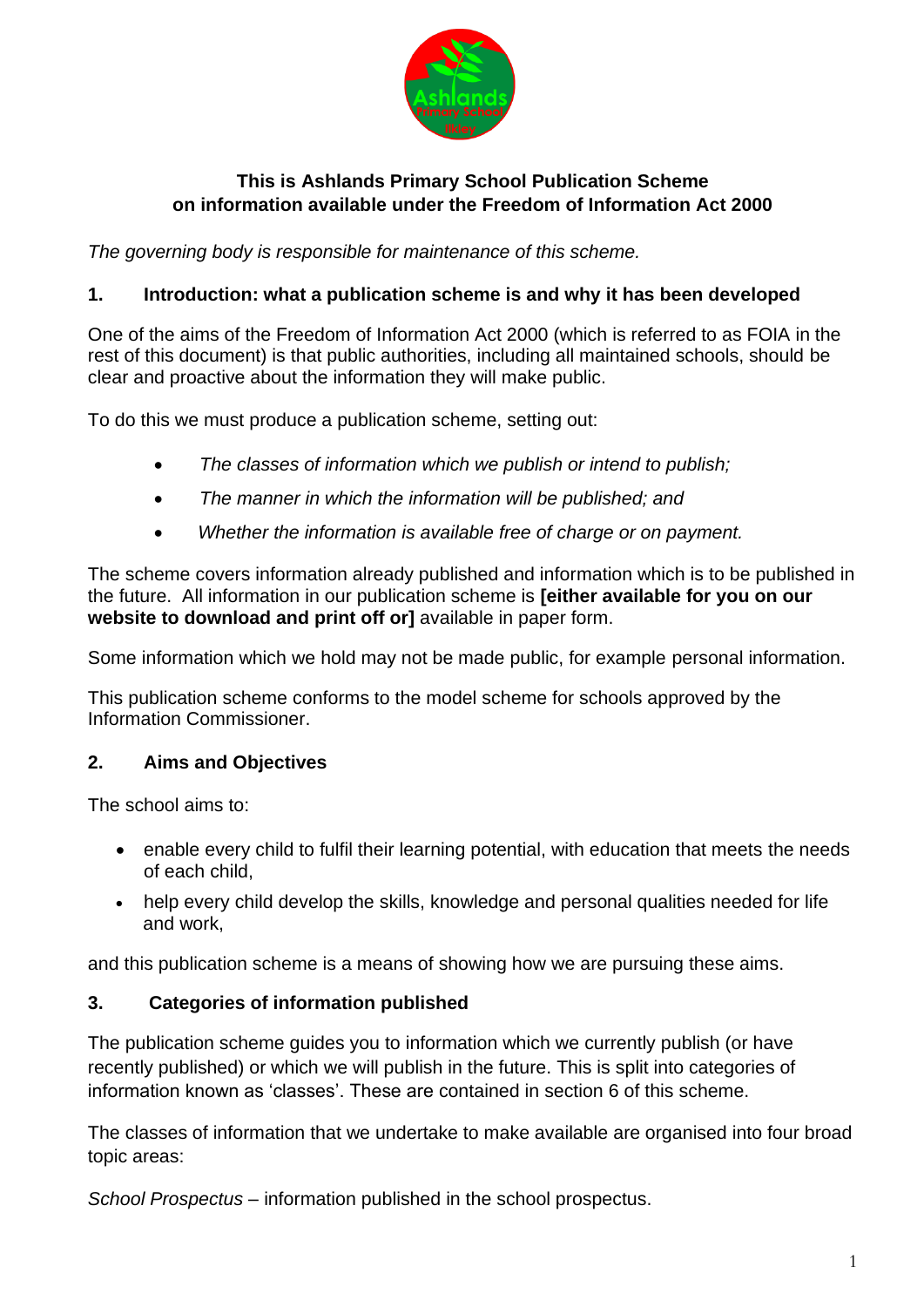- *Governors' Documents* information published in the Governors Annual Report and in other governing body documents.
- *Pupils & Curriculum* information about policies that relate to pupils and the school curriculum.
- *School Policies and other information related to the school* information about policies that relate to the school in general.

### **4. How to request information**

If you require a paper version of any of the documents within the scheme, please contact the school by telephone, email or letter. Contact details are set out below

#### Contact Address: **Leeds Road, Ilkley LS29 8JY**

Tel: **01943 609050**

Email: [office@ashlands.bradford.sch.uk](mailto:office@ashlands.bradford.sch.uk)

Website: **[www.ashlandsprimary.org](http://www.ashlandsprimary.org/)**

To help us process your request quickly, please clearly mark any correspondence **"PUBLICATION SCHEME REQUEST**" (in CAPITALS please)

If the information you're looking for isn't available via the scheme **[and isn't on our website],** you can still contact the school to ask if we have it.

#### **5. Paying for information**

Information published on our website is free, although you may incur costs from your Internet service provider. If you don't have Internet access, you can access our website using a local library or an Internet café.

Single copies of information covered by this publication are provided free unless stated otherwise in section 6. If your request means that we have to do a lot of photocopying or printing, or pay a large postage charge, or is for a priced item such as some printed publications or videos we will let you know the cost before fulfilling your request. Where there is a charge this will be indicated by a  $E$  sign in the description box.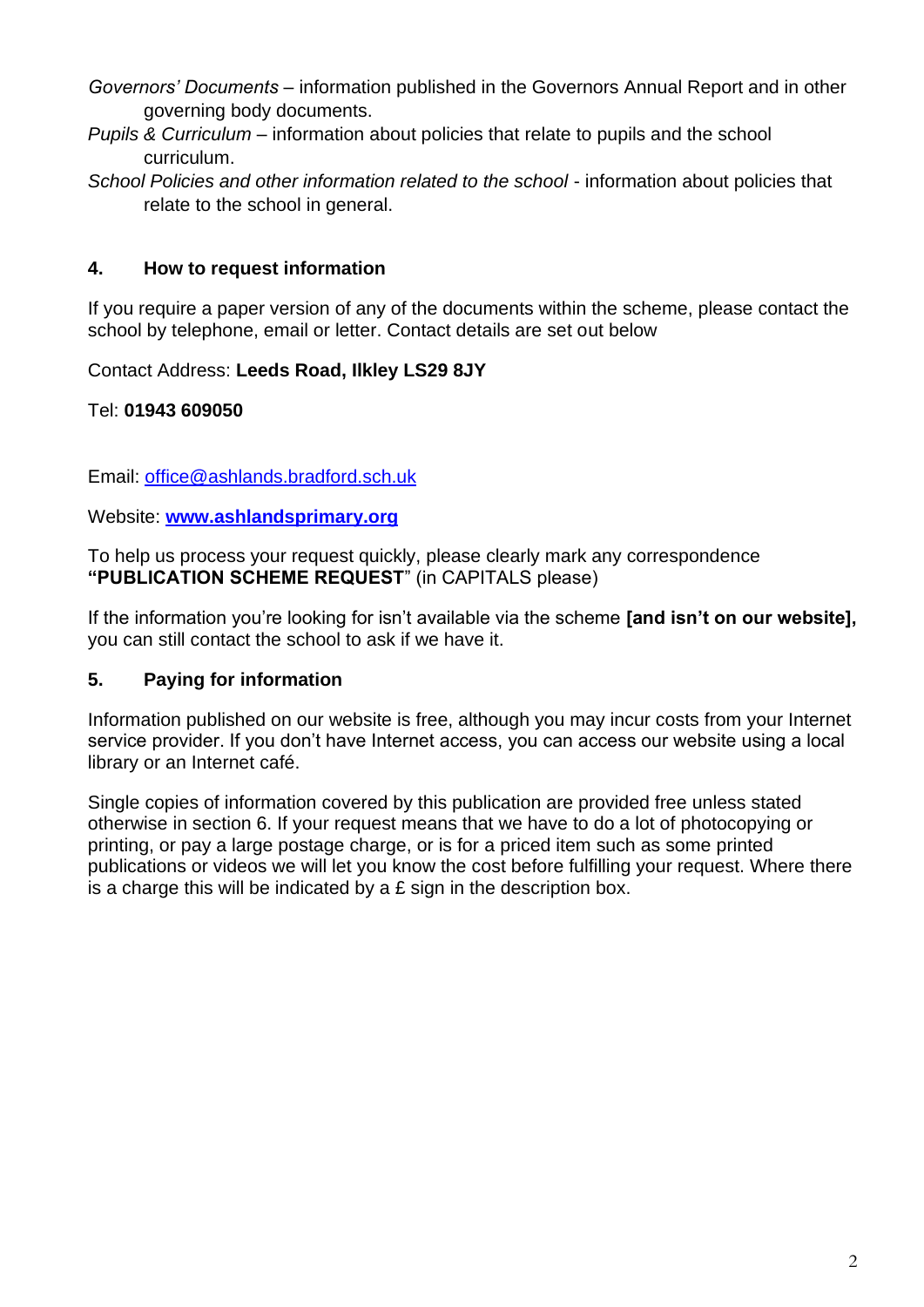# **6. Classes of Information Currently Published**

**School Prospectus –** this section sets out information published in the school prospectus.

| <b>Class</b>      | <b>Description</b>                                                                                                                                                                                                                                                                                                                                                                                                                                                                                                                                                                                                                                                                                                                                                                                                                                                                                                                                                                                 |
|-------------------|----------------------------------------------------------------------------------------------------------------------------------------------------------------------------------------------------------------------------------------------------------------------------------------------------------------------------------------------------------------------------------------------------------------------------------------------------------------------------------------------------------------------------------------------------------------------------------------------------------------------------------------------------------------------------------------------------------------------------------------------------------------------------------------------------------------------------------------------------------------------------------------------------------------------------------------------------------------------------------------------------|
| <b>School</b>     | The statutory contents of the school prospectus are as follows, (other items may                                                                                                                                                                                                                                                                                                                                                                                                                                                                                                                                                                                                                                                                                                                                                                                                                                                                                                                   |
| <b>Prospectus</b> | be included in the prospectus at the school's discretion):                                                                                                                                                                                                                                                                                                                                                                                                                                                                                                                                                                                                                                                                                                                                                                                                                                                                                                                                         |
|                   | the name, address and telephone number of the school, and the type of school<br>$\bullet$<br>the names of the head teacher and chair of governors<br>$\bullet$<br>information on the school policy on admissions<br>$\bullet$<br>a statement of the school's ethos and values<br>$\bullet$<br>details of any affiliations with a particular religion or religious denomination,<br>$\bullet$<br>the religious education provided, parents' right to withdraw their child from religious<br>education and collective worship and the alternative provision for those pupils<br>information about the school's policy on providing for pupils with special educational<br>$\bullet$<br>needs<br>number of pupils on roll and rates of pupils' authorised and unauthorised absences<br>$\bullet$<br>National Curriculum assessment results for appropriate Key Stages, with national<br>$\bullet$<br>summary figures<br>the arrangements for visits to the school by prospective parents<br>$\bullet$ |

## **Governors' Annual Report and other information relating to the governing body–** this

section sets out information published in the Governors' Annual Report and in other governing body documents.

| <b>Class</b>                                 | <b>Description</b>                                                                                                                                                                                                                                                                                                                                                                                                                                                                                                                                                                                                                                                                                                                                                                                                                                                                                                                                                                                                                                                                                                                                                                                                                                                                                                                                                                                                                                                          |
|----------------------------------------------|-----------------------------------------------------------------------------------------------------------------------------------------------------------------------------------------------------------------------------------------------------------------------------------------------------------------------------------------------------------------------------------------------------------------------------------------------------------------------------------------------------------------------------------------------------------------------------------------------------------------------------------------------------------------------------------------------------------------------------------------------------------------------------------------------------------------------------------------------------------------------------------------------------------------------------------------------------------------------------------------------------------------------------------------------------------------------------------------------------------------------------------------------------------------------------------------------------------------------------------------------------------------------------------------------------------------------------------------------------------------------------------------------------------------------------------------------------------------------------|
| Governors'<br><b>Annual</b><br><b>Report</b> | The statutory contents of the governors' annual report to parents are as<br>follows, (other items may be included in the annual report at the school's<br>discretion):                                                                                                                                                                                                                                                                                                                                                                                                                                                                                                                                                                                                                                                                                                                                                                                                                                                                                                                                                                                                                                                                                                                                                                                                                                                                                                      |
|                                              | details of the governing body membership, including name and address of<br>chair and clerk<br>a statement on progress in implementing the action plan drawn up following an<br>inspection<br>a financial statement, including gifts made to the school and amounts paid to<br>$\bullet$<br>governors for expenses<br>a description of the school's arrangements for security of pupils staff and the<br>$\bullet$<br>premises<br>information about the implementation of the governing body's policy on pupils<br>with special educational needs (SEN) and any changes to the policy during the<br>last year<br>a description of the arrangements for the admission of pupils with disabilities;<br>details of steps to prevent disabled pupils being treated less favourably than<br>other pupils; details of existing facilities to assist access to the school by pupils<br>with disabilities; the accessibility plan covering future policies for increasing<br>access by those with disabilities to the school<br>a statement of policy on whole staff development identifying how teachers'<br>$\bullet$<br>professional development impacts on teaching and learning<br>number of pupils on roll and rates of pupils' authorised and unauthorised<br>absence<br>National Curriculum assessment results for appropriate Key Stages, with<br>$\bullet$<br>national summary figures<br>a statement of the extent to which proposals in the post- inspection action plan |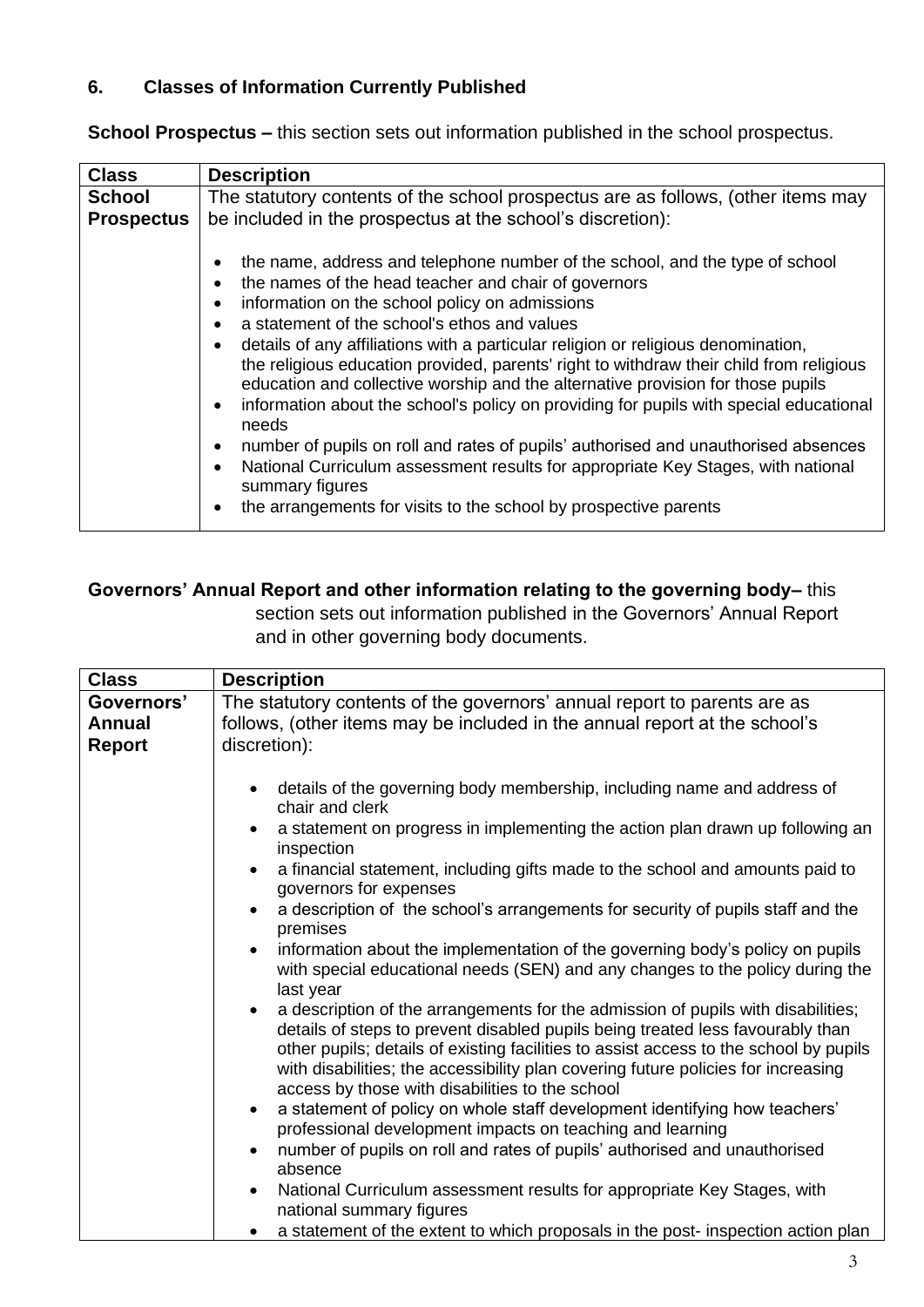|                         | have been carried into effect                                                         |
|-------------------------|---------------------------------------------------------------------------------------|
| <b>Instrument</b>       | The name of the school                                                                |
| Οf                      | The category of the school<br>$\bullet$                                               |
| <b>Government</b>       | The name of the governing body                                                        |
|                         | The manner in which the governing body is constituted<br>$\bullet$                    |
|                         | The term of office of each category of governor if less than 4 years                  |
|                         | The name of anybody entitled to appoint any category of governor<br>$\bullet$         |
|                         | Details of any trust                                                                  |
|                         | If the school has a religious character, a description of the ethos                   |
|                         | The date the instrument takes effect                                                  |
| Minutes <sup>1</sup> of | Agreed minutes of meetings of the governing body and its committees <i>[current</i> ] |
| meeting of              | and last full academic school year]                                                   |
| the                     |                                                                                       |
| governing               |                                                                                       |
| body and its            |                                                                                       |
| committees              |                                                                                       |

**Pupils & Curriculum Policies -** This section gives access to information about policies that relate to pupils and the school curriculum.

| <b>Class</b>            | <b>Description</b>                                                            |
|-------------------------|-------------------------------------------------------------------------------|
| Home - school           | Statement of the school's aims and values, the school's responsibilities, the |
| agreement               | parental responsibilities and the school's expectations of its pupils for     |
|                         | example homework arrangements                                                 |
| Curriculum              | Statement on following the policy for the secular curriculum subjects and     |
| Policy                  | religious education and schemes of work and syllabuses currently used by      |
|                         | the school                                                                    |
| Sex Education           | Statement of policy with regard to sex and relationship education             |
| Policy                  |                                                                               |
| Special                 | Information about the school's policy on providing for pupils with special    |
| Education               | educational needs                                                             |
| <b>Needs Policy</b>     |                                                                               |
| Accessibility           | Plan for increasing participation of disabled pupils in the school's          |
| <b>Plans</b>            | curriculum, improving the accessibility of the physical environment and       |
|                         | improving delivery of information to disabled pupils.                         |
| <b>Race Equality</b>    | Statement of policy for promoting race equality                               |
| Policy                  |                                                                               |
| Collective              | Statement of arrangements for the required daily act of collective worship    |
| Worship                 |                                                                               |
| Child                   | Statement of policy for safeguarding and promoting welfare of pupils at the   |
| Protection              | school. (from March 2004)                                                     |
| Policy                  |                                                                               |
| <b>Pupil Discipline</b> | Statement of general principles on behaviour and discipline and of            |
|                         | measures taken by the head teacher to prevent bullying.                       |

<sup>1</sup> Some information might be confidential or otherwise exempt from the publication by law – we cannot therefore publish this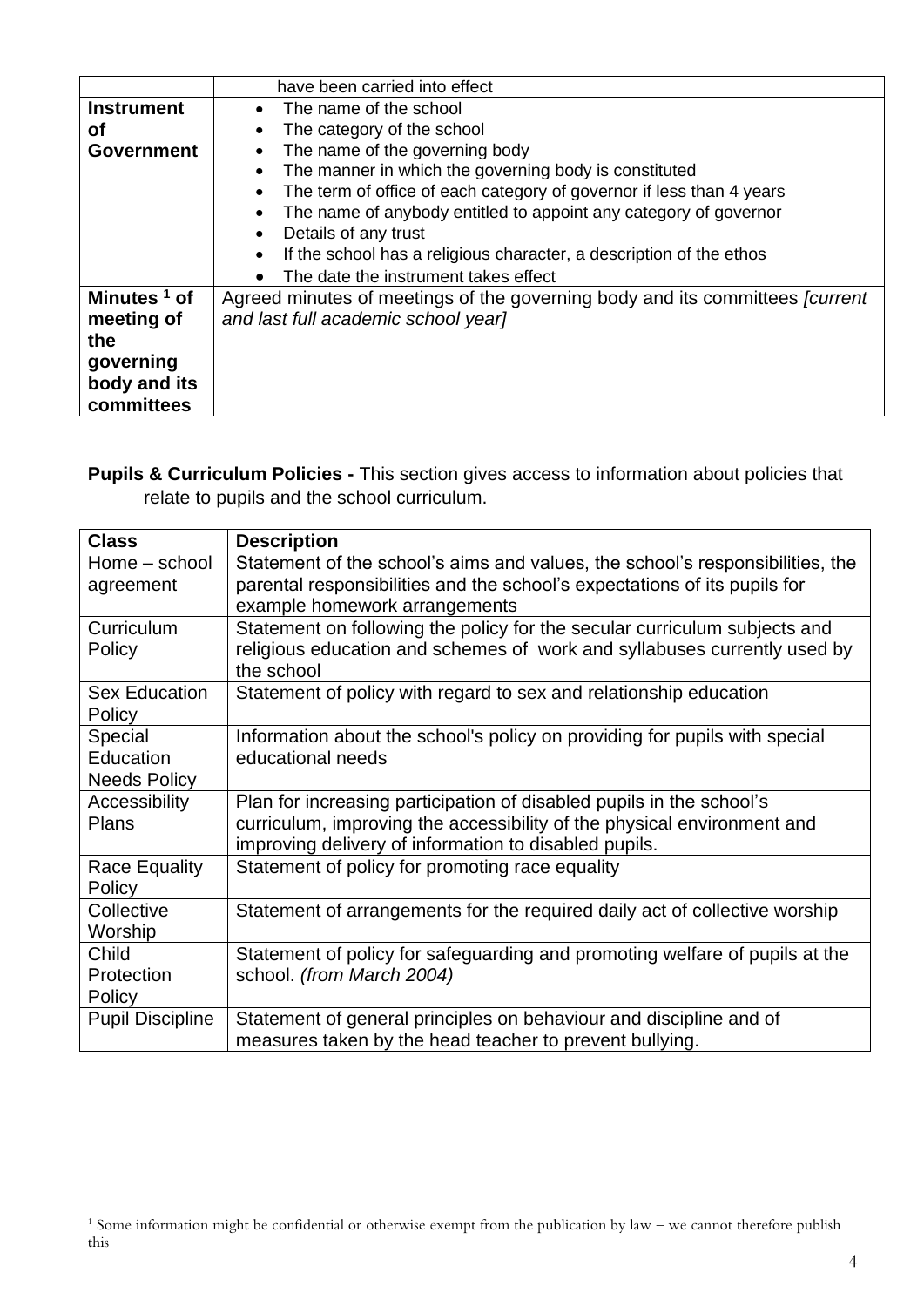**School Policies and other information related to the school -** This section gives access to information about policies that relate to the school in general.

| <b>Class</b>         | <b>Description</b>                                                           |
|----------------------|------------------------------------------------------------------------------|
| Published            | Published report of the last inspection of the school and the summary of     |
| reports of           | the report and where appropriate inspection reports of religious education   |
| Ofsted referring     | in those schools designated as having a religious character                  |
| expressly to the     |                                                                              |
| school               |                                                                              |
| Post-Ofsted          | A plan setting out the actions required following the last Ofsted inspection |
| inspection           | and where appropriate an action plan following inspection of religious       |
| action plan          | education where the school is designated as having a religious character     |
| Charging and         | A statement of the school's policy with respect to charges and remissions    |
| <b>Remissions</b>    | for any optional extra or board and lodging for which charges are            |
| <b>Policies</b>      | permitted, for example school publications, music tuition, trips             |
| School session       | Details of school session and dates of school terms and holidays             |
| times and term       |                                                                              |
| dates                |                                                                              |
| Health and           | Statement of general policy with respect to health and safety at work of     |
| <b>Safety Policy</b> | employees (and others) and the organisation and arrangements for             |
| and risk             | carrying out the policy                                                      |
| assessment           |                                                                              |
| Complaints           | Statement of procedures for dealing with complaints                          |
| procedure            |                                                                              |
| Performance          | Statement of procedures adopted by the governing body relating to the        |
| Management of        | performance management of staff and the annual report of the head            |
| <b>Staff</b>         | teacher on the effectiveness of appraisal procedures                         |
| Staff Conduct,       | Statement of procedure for regulating conduct and discipline of school       |
| Discipline and       | staff and procedures by which staff may seek redress for grievance           |
| Grievance            |                                                                              |
| Curriculum           | Any statutory instruments, departmental circulars and administrative         |
| circulars and        | memoranda sent by the Department of Education and Skills to the head         |
| statutory            | teacher or governing body relating to the curriculum                         |
| instruments          |                                                                              |
| Annex A -            | Annex A provides a list of other documents that are held by the school       |
| Other                | and are available on request                                                 |
| documents            |                                                                              |

5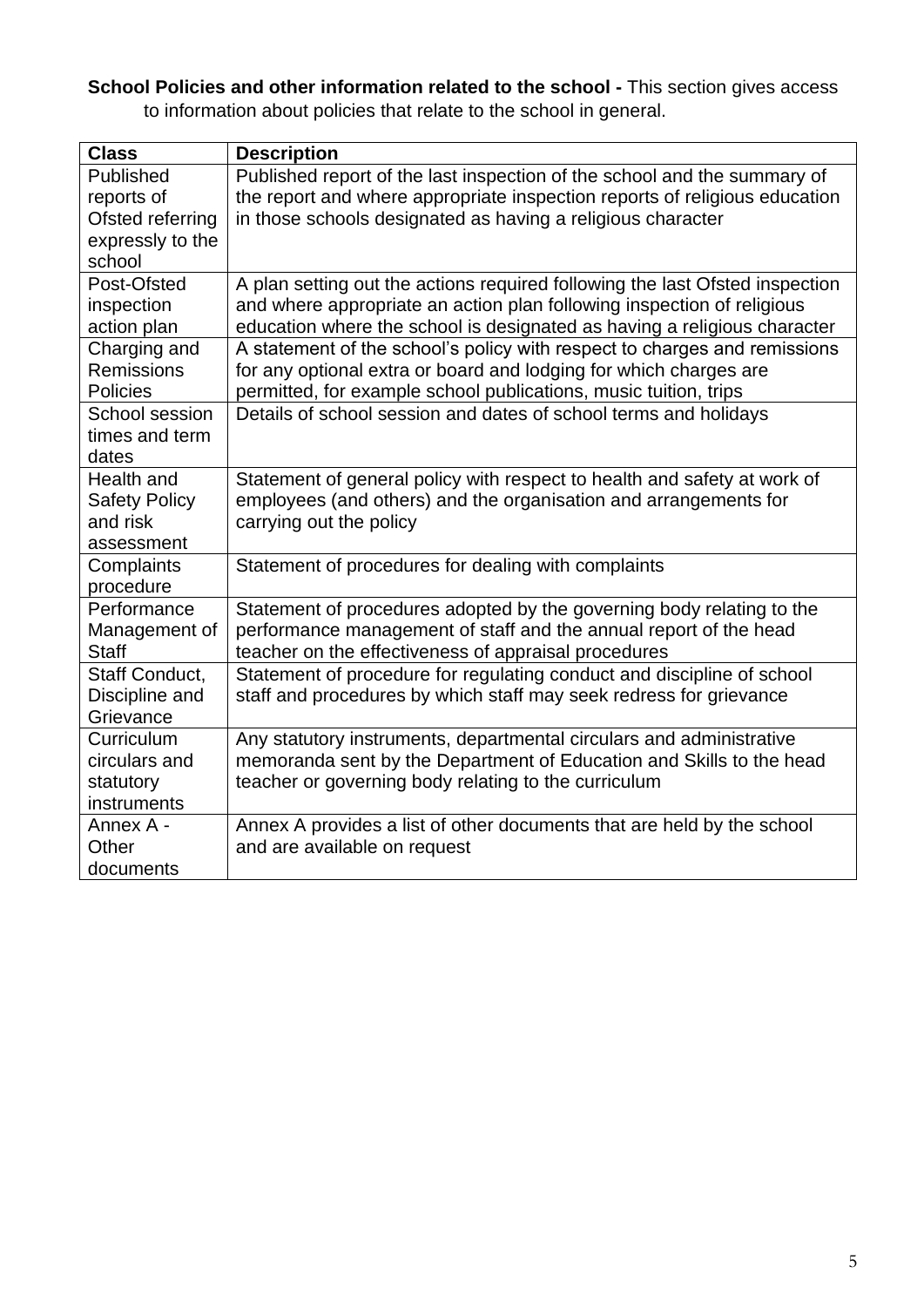# **7. Feedback and Complaints**

We welcome any comments or suggestions you may have about the scheme. If you want to make any comments about this publication scheme or if you require further assistance or wish to make a complaint then initially this should be addressed to Andrew Soutar, Head Teacher.

If you are not satisfied with the assistance that you get or if we have not been able to resolve your complaint and you feel that a formal complaint needs to be made then this should be addressed to the Information Commissioner's Office. This is the organisation that ensures compliance with the Freedom of Information Act 2000 and that deals with formal complaints. They can be contacted at:

#### *Information Commissioner, Wycliffe House, Water Lane, Wilmslow, Cheshire, SK9 5AF or*

**Enquiry/Information Line: 01625 545 700 E Mail: [publications@ic-foi.demon.co.uk.](mailto:publications@ic-foi.demonco.uk) Website : [www.informationcommissioner.gov.uk](http://www.informationcommissioner.gov.uk/)**

**Approval / Review:**

**Approved by Governors**: April 2021

**Review period:** Every 3 Years

**Next Review:** April 2024